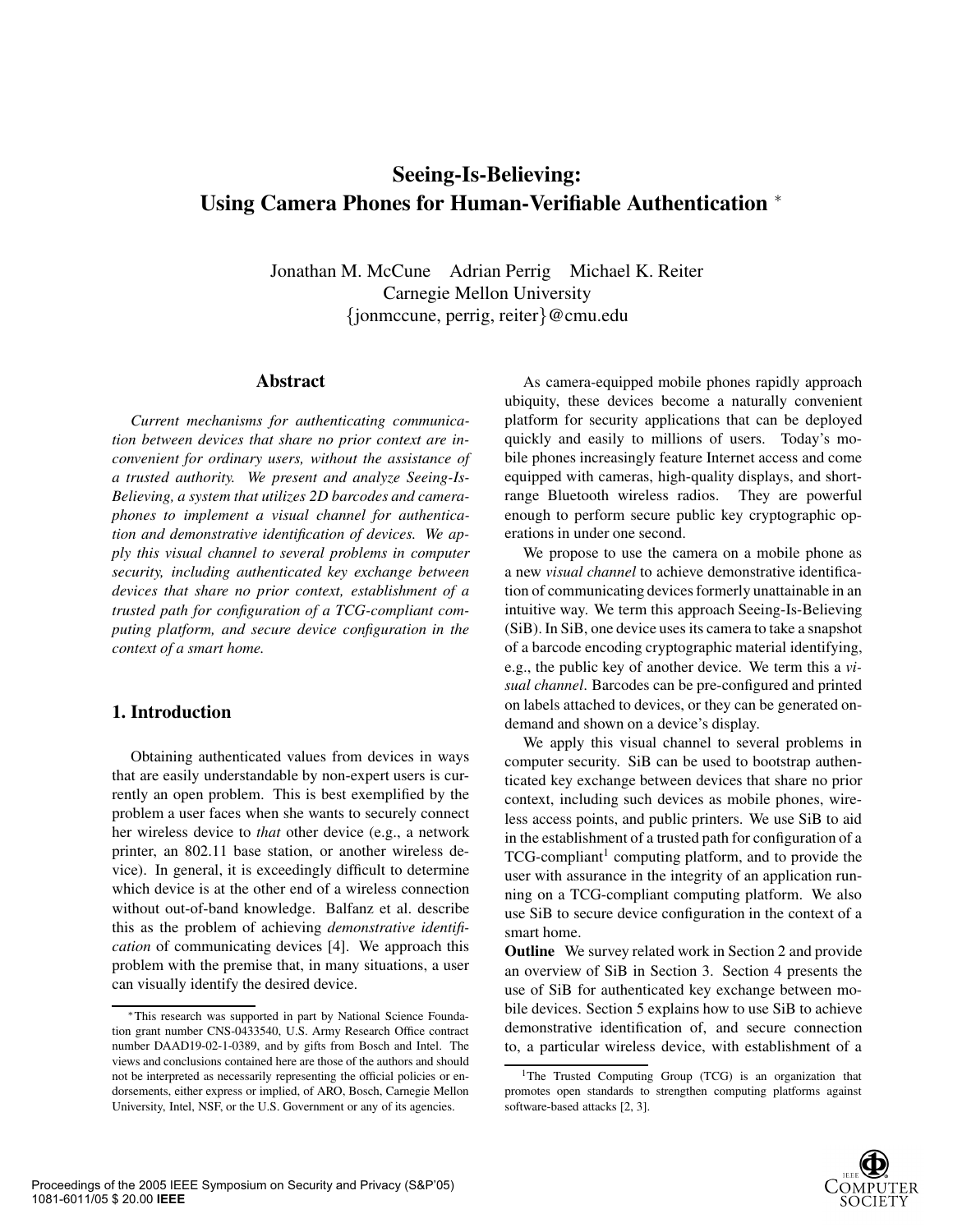trusted path from the user to a TCG-compliant computing platform as a special case. Leveraging a TCG-compliant computing platform, Section 6 shows how SiB can help verify that a particular application currently "owns" the computing platform's display, and provide high assurance that the integrity of that application is maintained. We also show in Section 7 how this technology can be used to achieve slightly weaker—but still quite valuable security properties in the context of, e.g., a smart home. Our implementation is detailed in Section 8, with a security analysis in Section 9. Section 10 concludes.

# **2. Related Work**

SiB is closely related to work on authentication involving mobile devices, barcode scanning with camera phones, and using mobile phones as trusted intermediaries.

# **2.1. Authentication**

In this section, we study authentication between two co-located entities with no prior trust relationships. Since using a public key infrastructure relies on the existence of trusted certifiers (e.g., hierarchical certification [23] or unstructured certification [52]), we do not consider these approaches here. Similarly, trusted third party approaches, such as Kerberos [31, 42], assume an online trusted authority which may not exist in our setting.

A common mechanism to establish a secure channel between two entities is to use Diffie-Hellman key establishment [12]. Unfortunately, a man-in-the-middle (MITM) attack is possible if the two entities do not share any established trusted information. Bellovin and Merrit propose the encrypted key exchange (EKE) protocol, which prevents the MITM attack if both parties share a secret password [6]. Several researchers have refined this approach [6, 7, 8, 28, 51], but they all require a shared secret password between the two entities, which may be cumbersome to establish in many mobile settings.

Another approach to defeat the MITM attack is to use a secondary channel to verify that the same key is shared by two parties. An approach that several researchers have considered is that a human can manually verify that the generated keys are identical. Since comparing the hashes of the two keys is cumbersome, researchers have devised visual metaphors that represent the hash to make it easier for people to perform the comparison: Levien and Goldberg devise the Snowflake mechanism [16, 27], Perrig and Song propose to use Random Art as a visual hash [32], and Dohrmann and Ellison propose a colorful flag representing a hash of the key [13]. Though these schemes make key comparison easier for the user, they still rely on the user to diligently compare the resulting visual key representations. With SiB, visual device identification is an integral part of establishing a connection between devices, though in a far less overt way.

To defend against MITM attacks, Stajano and Anderson propose to set up keys through a link that is created through physical contact [41]. However, in many settings, devices may not have interfaces that connect for this purpose, or they may be too bulky to carry around. Balfanz et al. extend this approach to use short-range wireless infrared communication [4]. Of all these approaches, theirs is the most closely related to SiB, and we discuss it in more detail in Section 3.3. Capkun, Hubaux, and Buttyán have further extended this research direction [48]. They make use of one-hop transitive trust to enable two nodes that have never met to establish a key. SiB could leverage this technique equally well.

Researchers have studied the problem where a user wants assurance that what she sees on the screen of a computer is really the content sent from a trusted provider or displayed by a trusted application. Tygar and Whitten consider Trojan horse web applications that may be able to monitor keystrokes and steal private information [46]. They combat this problem using window personalization. This is best described as a heuristic and does not provide cryptographic security guarantees. Ye and Smith propose *trusted paths* from web browsers to users. Their solution is based on window borders that flash in a particular way, such that malicious content or a malicious application is unable to easily match the correct pattern. This solution provides no cryptographic guarantees, and we believe it requires substantial user diligence. We discuss the use of SiB to address these problems in Section 6.

#### **2.2. Barcode Recognition with Camera Phones**

SiB depends on a camera phone having the ability to use its camera to recognize two-dimensional (2D) barcodes. Several projects exist that seek to allow cameraequipped mobile phones to interact with physical objects through the use of 2D barcodes. Rohs and Gfeller develop their own 2D code explicitly for use with mobile phones, emphasizing their ability to be read from electronic screens and printed paper [34]. Woodside develops *semacodes*, which is an implementation of the Data Matrix barcode standard for mobile phones [36, 49]. Woodside considers the primary application of semacodes as containers for a URL which contains information about the physical location where the barcode was installed. Madhavapeddy et al. use SpotCodes to enhance humancomputer interaction by using a camera-phone as a pointing and selection device [29]. Researchers working on the

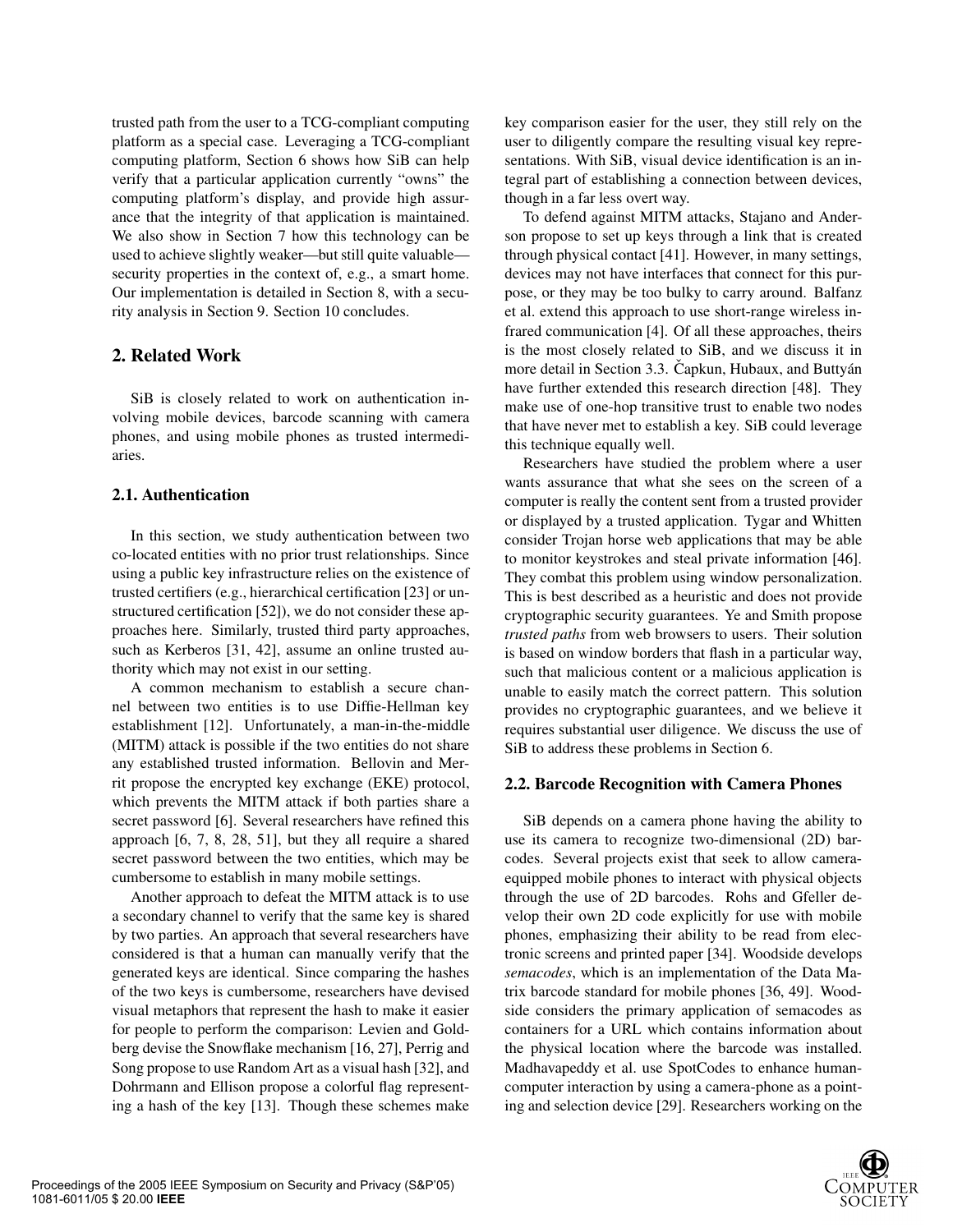CoolTown project at HP Labs propose tagging electronics around the house with barcodes to be read by camera phones or PDAs so that additional data about the tagged device can be easily retrieved [1].

Hanna considers devices with barcodes affixed to aid in the establishment of security parameters [18]. His work considers a smart home, where a user may want to establish a security context for controlling appliances or other devices in a smart-home. In Hanna's work, the barcode contains a secret which is also stored inside the device. Hanna proposes using this secret to enable the secure transmission of commands to the device from a master controller over an untrusted network. We refer to the security property discussed by Hanna as *presence*, where it is desirable that only users or devices close to some device are able to control it. We discuss the notion of *presence* further in Section 7.

#### **2.3. Mobile Phones as Trusted Intermediaries**

Burnside et al. explore the possibility of using cameras to authenticate screen contents on an untrusted computer so that a user can securely interact with a remote trusted computer [9]. They require the user to position a camera such that it does not move relative to the screen being authenticated and then perform a pixel-mapping calibration step. Upon completion of setup, the camera-equipped verifying device must constantly process the screen contents on the untrusted device. They also require the cameraequipped verifying device to communicate with a userspecific proxy. In contrast, SiB is a lightweight solution, capable of running on mobile phones.

Wu et al. propose the use of mobile phones to enable secure web authentication from an untrusted terminal [50]. They utilize a trusted proxy to manage user passwords and authentication data, preventing long-term authenticators (e.g., cookies) from ever touching the untrusted terminal. Gieseke and McLaughlin extend this work, improving communication speed and using a keyed hash to authenticate the security proxy server and the mobile client [15].

Ross et al. develop rule-driven transformation functions that enable access to Internet services from multiple kinds of devices, including mobile phones [35]. They consider rules that enhance security when working from an untrusted kiosk, making it unnecessary for the user to enter sensitive information (such as credit card numbers and mailing addresses). This scheme requires manual configuration for each Internet service and user device type.

SiB enhances security for the user interacting with the computer in front of her, and is complementary to the techniques of Wu et al. and Ross et al.

# **3. Seeing-Is-Believing (SiB)**

With SiB, a mobile phone's integrated camera serves as a visual channel to provide demonstrative identification of the communicating devices to the user. By *demonstrative identification*, we mean the property that the user is sure her device is communicating with *that* other device. In SiB, the user identifies *that* other device visually. This serves to strongly authenticate one or both devices since the user knows precisely which devices are communicating. Thus, SiB bootstraps secure communication, provides demonstrative identification of the device from which data originates, and captures user intentions in an intuitive way. What better way for a user to tell device A that it should communicate securely with device  $B$  than to take a picture of device  $B$  using device  $A$ 's integrated camera?

In the remainder of this section, we detail the physical realization of the visual channel with 2D barcodes. Discussion of the visual channel's resilience against active attacks follows. The use of the visual channel to bootstrap secure communication is then illustrated with a specific example. We end this section with a discussion on using SiB with devices that may be lacking a display or a camera, or both. Sections 4, 5, and 6 then provide detailed usage scenarios for the demonstrative identification provided by SiB. In Section 7, we move on to discuss a weaker—though still valuable—property that can be provided by the visual channel, which we term *presence*.

# **3.1. 2D Barcodes as a Visual Channel**

We implement the visual channel with a 2D barcode (e.g., Data Matrix [36], PDF417 [43], or MaxiCode [47]), displayed on or affixed to one device and captured by another with its digital camera. When a user executes the SiB protocol, she must aim the camera of her mobile device at a barcode on another device (either displayed electronically or affixed to the device's housing). The act of aiming the camera at the desired device results in demonstrative identification of the targeted device.

We now present a more detailed example of the use of SiB. Suppose Alice and Bob want to set up a secure channel between their camera phones. Alice's phone generates a 2D barcode encoding appropriate public cryptographic material and displays it on its screen, while Bob uses his phone's digital camera to take a snapshot of Alice's screen displaying the barcode. Bob must watch his phone's LCD, acting as viewfinder, updating in real time in response to his positioning of his camera-phone. A barcode recognition algorithm processes each image in the viewfinder in real time and overlays a colored rectangle around success-

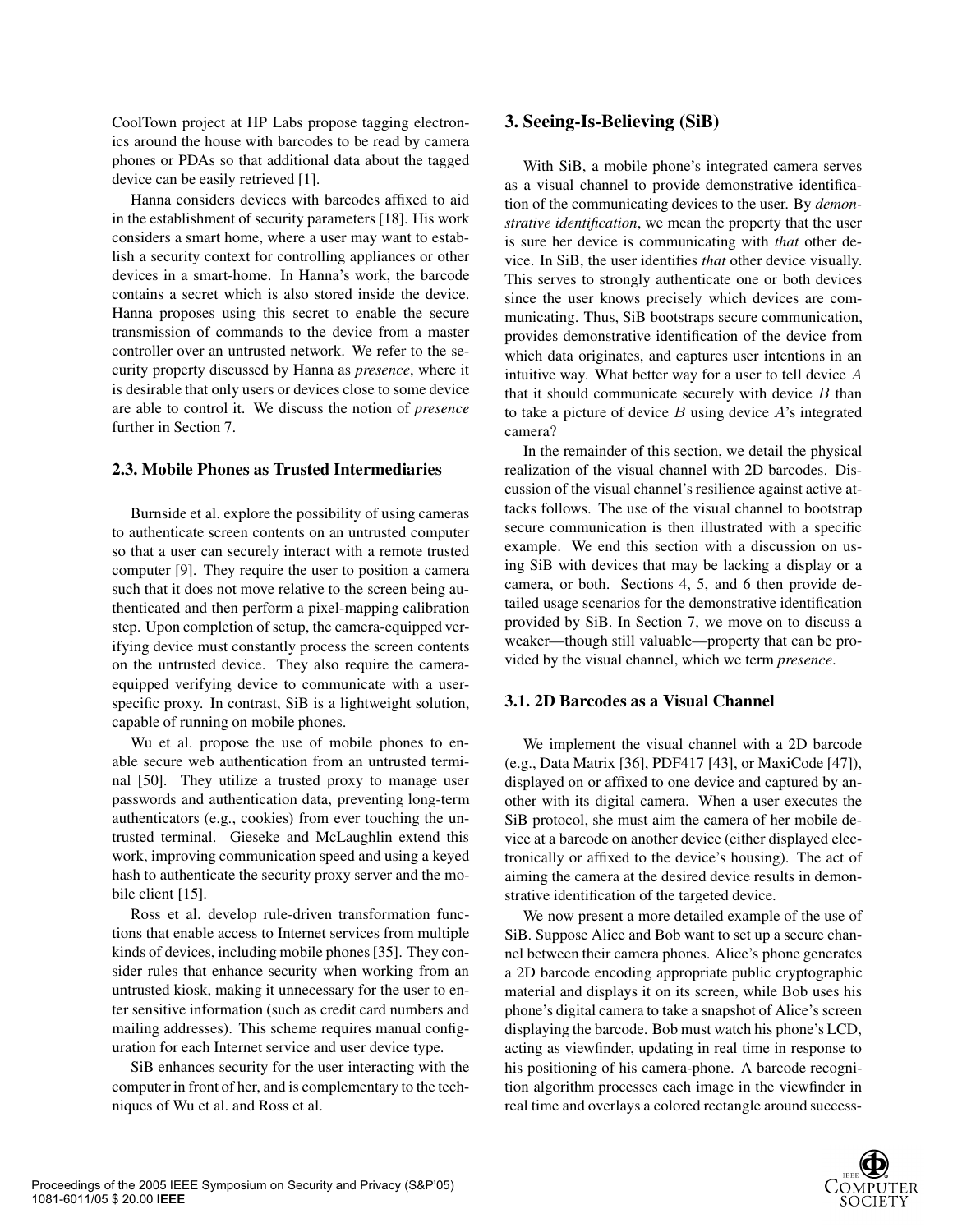fully recognized barcodes. When Bob presses the shutter button, the viewfinding process stops and the barcode recognition algorithm returns the data represented by the barcode. Section 8 presents further details of our implementation.

# **3.2. Attacking the Visual Channel**

Active attacks are extremely difficult to perform against the visual channel without being detected by the user. The user has in mind the device at which she is aiming her camera, and will be conscious of a mistake if she takes a snapshot of anything else. We believe the act of taking a picture of *that* device—the one with which the user wants to communicate securely—is intuitive, and should therefore enjoy a low rate of operator error. Thus, the visual channel has the property of being resilient against active attacks (such as a man-in-the-middle attack), and the property that active attacks are easily detected by the user, who can then terminate wireless communication. It is ideal for authentication, providing the user with demonstrative identification of the communicating devices without burdening the user with device names or certificate management. We compare SiB to alternative means for authenticating devices in Section 9.2.

# **3.3. Pre-Authentication and the Visual Channel**

We build on work by Balfanz et al. [4], and Stajano and Anderson [41], to secure wireless communication by leveraging the visual channel for authentication. We adopt the term pre-authentication, as Balfanz et al. suggest [4], to describe the data exchanged on the visual channel. Preauthentication data is later used to authenticate one or both of the communicating parties in almost any standard public-key communication protocol over the wireless link. Eavesdropping on the visual channel gives no advantage to an attacker, provided that the underlying cryptographic primitives are secure, and that the mobile devices themselves have not been compromised.

Balfanz et al. discuss the use of infrared communication as a "secure side-channel" for pre-authentication between mobile devices [4]. They focus on the property that infrared is a "location-limited channel," emphasizing the difficulty an attacker faces in trying to interfere with the channel, because he must be in close physical proximity to the communicating devices. The primary advantage of SiB is that it uses a visual channel instead of an invisible channel, thus adding a direct human factor. We acknowledge that attacks against infrared are difficult to perform, but we believe that the inability of the user to actually see which devices are communicating provides dangerous opportunities to an attacker.

Figure 1 shows the pre-authentication phase of SiB, carried out over the visual channel. Provided that the mobile phone has not been compromised, and that the visual channel and relevant cryptographic primitives are secure against active adversaries (Section 9 presents a detailed security analysis), authentication in SiB requires merely that the user confirm her camera is pointed at the intended device.

# **3.4. Device Configurations**

The concepts of SiB can be applied in different ways to devices with different capabilities, each equipped with either a camera and display, a camera only, a display only, or neither. In some cases, these device configurations impose some limitations on the strength of the achievable security properties. Figure 2 contains a summary of these properties.

The most flexible configuration for SiB is when both devices have both a camera and a display—these have a CD in their column or row heading in Figure 2. These devices can be mutually authenticated, since both possess cameras. Further, each device can make use of either a long-term public key or an ephemeral public key in each exchange, since barcodes containing keys are displayed on an electronic screen (as opposed to paper or some other fixed medium).

We refer to devices equipped with no display—devices which have no D in their column or row heading in Figure 2—as "displayless" devices. These devices can be authenticated with a long-term public key. A barcode encoding a commitment to the key, or multiple barcodes encoding the key itself, must be affixed to the device's housing (e.g., in the form of a sticker). The issue of whether to use a commitment to a key, or the key itself, is addressed in Section 5.

Entries in Figure 2 marked *presence* indicate that demonstrative identification of communicating devices is unattainable, but a property we term *presence* is still achievable. Presence refers to the ability to demonstrate that a device is in view of someone. We describe this property in more detail in Section 7.

# **4. Bidirectional Authentication**

Providing mutual authentication between mobile devices that share no prior context is a difficult problem. In this section, we show how SiB can be used to intuitively capture user intentions and establish a mutually authenticated security context between precisely the devices the user wants, without a trusted authority. Examples of the established security context include authenticated ex-

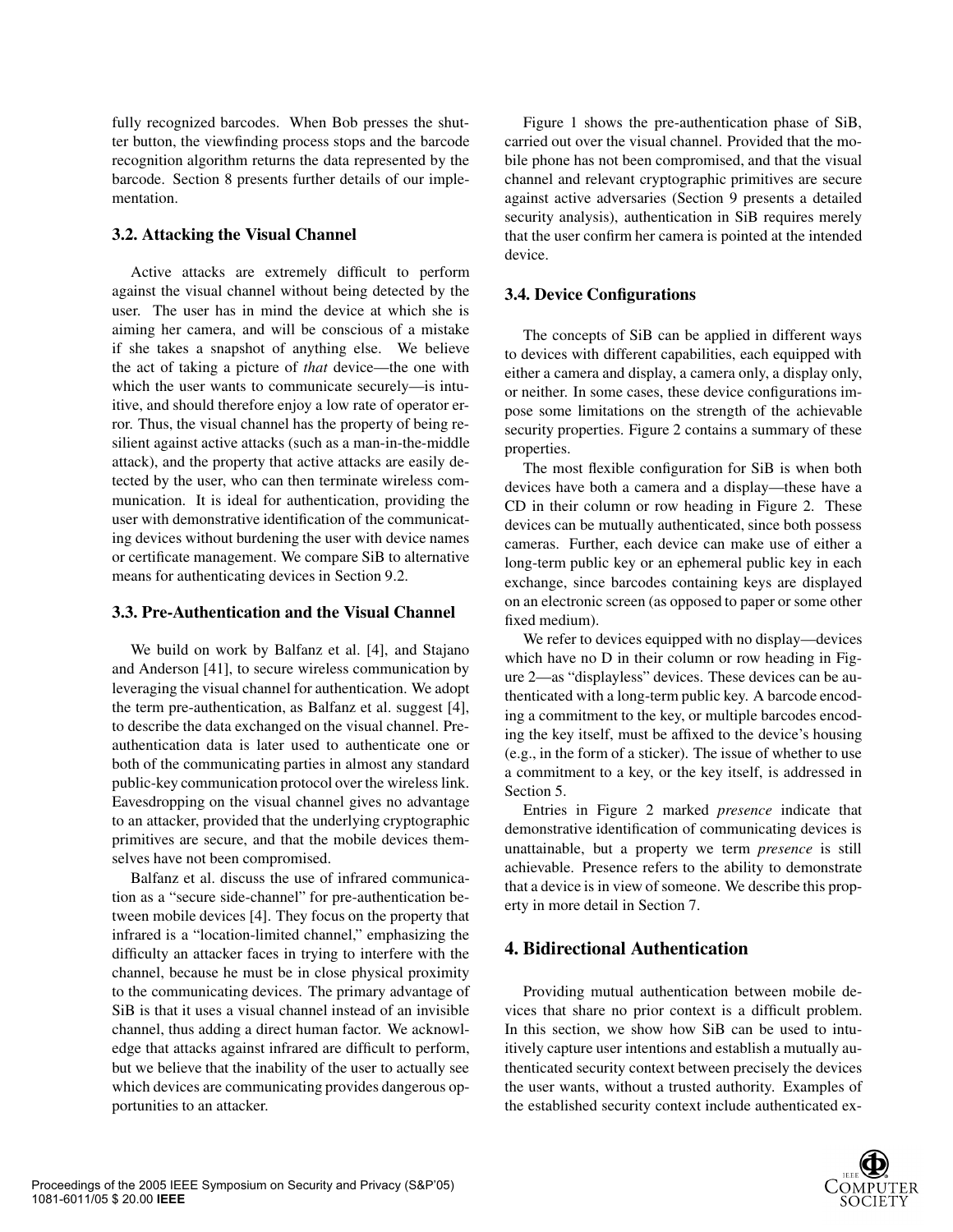

**Figure 1. Pre-authentication over the visual channel.** K<sup>A</sup> **is** A**'s public key, which can be either long-term or ephemeral, depending on the protocol.**

| X                              |           | CD                                | C        | D        | N        |  |  |
|--------------------------------|-----------|-----------------------------------|----------|----------|----------|--|--|
|                                | <b>CD</b> |                                   |          |          |          |  |  |
|                                | C         |                                   |          |          |          |  |  |
|                                | D         | presence                          | presence | $\times$ | ×        |  |  |
|                                | N         | $\times$                          | ×        | $\times$ | $\times$ |  |  |
|                                |           | Legend                            |          |          |          |  |  |
| Strong authentication possible |           |                                   |          |          |          |  |  |
|                                |           | Barcode label required on housing |          |          |          |  |  |
| presence                       |           | Confirm presence only             |          |          |          |  |  |
| ×                              |           | No authentication possible.       |          |          |          |  |  |

**Figure 2. Can a device of type X authenticate a device of type Y? We consider devices with cameras and displays (CD), cameras only (C), displays only (D), and neither (N).**

change of public keys, and authenticated Diffie-Hellman key exchange to establish a shared secret. The device combinations we consider in this section are those where both devices have cameras.

We now walk through the use of SiB, beginning with device discovery and barcode generation. Next, we describe pre-authentication and bootstrapping a well-known public key protocol. Then, we describe options to satisfy different security requirements and project the likely performance of SiB on emerging mobile phones.

The SiB protocol begins when Alice and Bob decide they want to communicate securely. Alice's device first discovers nearby devices using its wireless interface. Alice then selects the device she believes to be Bob's (this is easily achieved with "friendly names" common to, e.g., Bluetooth [17]). Bob's device is listening when Alice makes a connection attempt.

Each user computes a commitment to their public key material and generates a barcode encoding this commitment. This key material can take the form of a user's longterm public key, or it can be an ephemeral key for use in only one key exchange. One practical example of this key material is a self-signed public key certificate extended with additional information about the key owner (e.g., name, email address, etc., similar to a vCard [10, 20]). The decision regarding what form of public key material to use is orthogonal to the authentication provided by SiB.

The pre-authentication phase now begins. The users take turns displaying and taking snapshots of their respective barcodes. The order is not important, but it is necessary that Alice capture the barcode commitment to Bob's public key, and that Bob capture the barcode commitment to Alice's public key. This pre-authentication protocol is secure as long as an attacker cannot find a second preimage for the commitment function, and is unable to perform an active attack on the visual channel.

After pre-authentication is complete, both devices now hold commitments to the other device's public key, and the devices can exchange public keys over the wireless link. The devices then perform the same commitment function over the other device's public key, ensuring that the result matches the commitment that was received over the visual channel. At this point, the devices have mutually authenticated one another's public keys, and Alice and Bob have demonstrative identification that the devices in their hands are the ones that are communicating. These authenticated public keys can then be used appropriately in any well-known public key protocol on the wireless link (e.g., IKE [19], SSL/TLS [11, 14]). It is imperative that the chosen established protocol verifies that each party does in fact hold the private key corresponding to their authenticated public keys.

The main contribution of SiB is the authentication provided by having demonstrative identification of the communicating devices. The selection of the well-known public key protocol is flexible. If a user desires to avoid transmitting a public key on the wireless network—so that eavesdroppers cannot ascertain which devices are communicating—the public key material can be encoded in a sequence of barcodes. The key is thereby obtained without transmitting it on the wireless medium, while re-

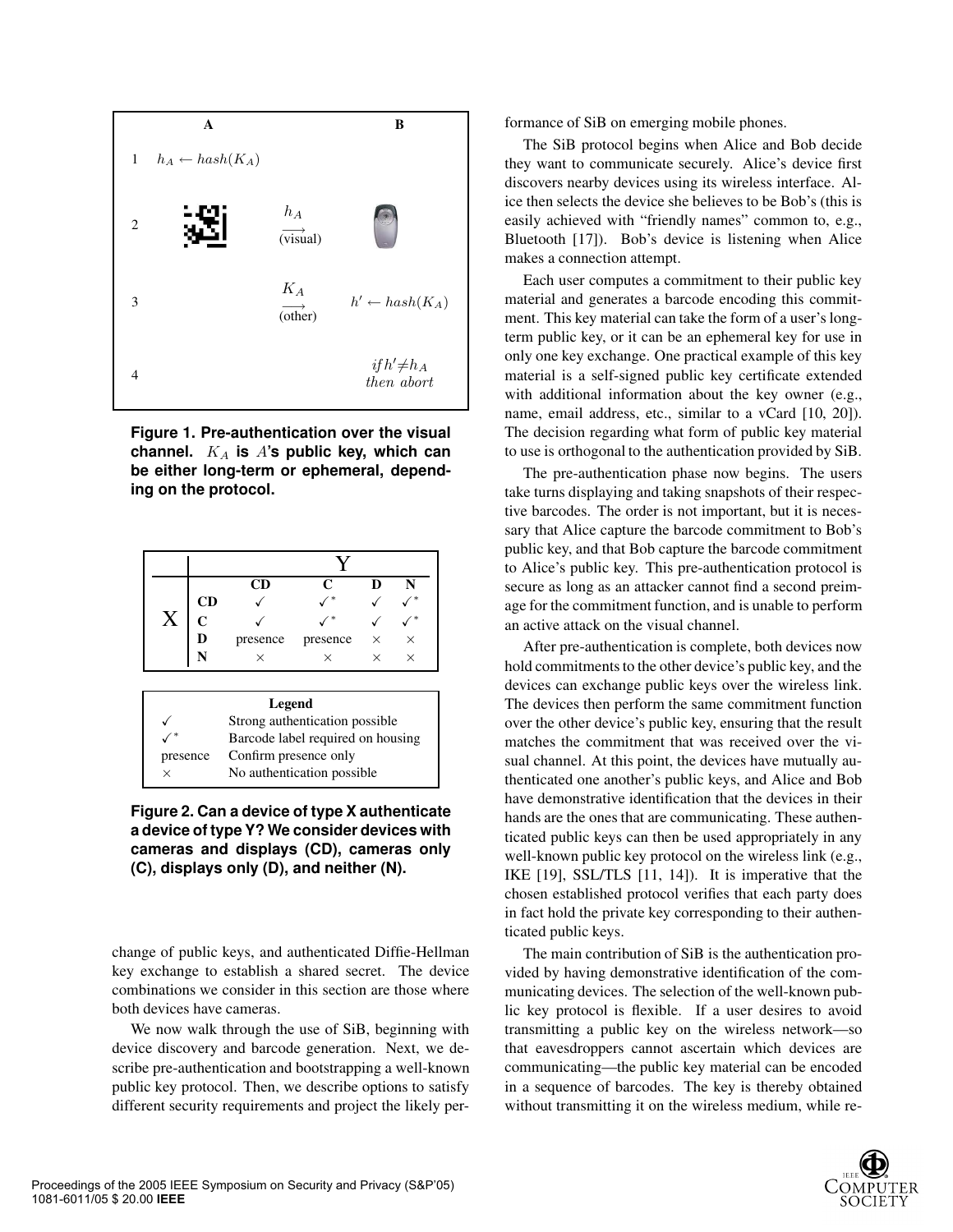taining the demonstrative identification property with respect to the device originating the key. It is then advisable that the standard public key protocol that is used with SiB authentication is key-private [5].

As the processing and display capabilities of mobile phones improve, visual channel bandwidth will improve sufficiently for data transmitted over the visual channel to include network addresses for the relevant wireless interfaces (e.g., Bluetooth, 802.11) in addition to authentication data. This is more convenient for the user, since she never has to wait for discovery of neighboring devices or select a device from a list. Madhavapeddy et al. use barcodes on camera phones to improve the Bluetooth device discovery process [30].

# **5. Unidirectional Authentication**

We now discuss entries from Figure 2 where the device of type X (the authenticator) is equipped with a camera, and the device of type Y (the device being authenticated) lacks a display and a camera. It is this presence of a camera on the authenticator, and lack of a display and a camera on the device being authenticated, that are responsible for the security properties of this particular device combination. We refer to a device of type X as camera-equipped, and a device of type Y as displayless.

Displayless devices do not have the ability to display newly generated values. Still, a camera-equipped device can authenticate displayless devices and establish secure communication channels. The displayless device must be equipped with a public/private keypair, and a sticker containing a barcode of a commitment to its public key must be affixed to its housing. Since the displayless device is constrained to the use of a single public/private key pair for its entire lifetime, the option to generate perinteraction public keys no longer applies. Of course, devices can be reprogrammed and new stickers affixed, but we consider that to be a significant maintenance task. As in Section 4, there are privacy issues with using fixed public keys that might be of concern.

We now introduce several practical examples where unidirectional authentication with SiB is useful. We first discuss connection to a wireless access point, and then describe securing the use of a printer in a public place. Finally, establishment of a trusted path for configuration of the Trusted Platform Module (TPM) in a TCG-compliant computing platform is considered.<sup>2</sup> A full discussion of the TCG specification is beyond the scope of this paper,

though we summarize relevant concepts here as necessary.

#### **5.1. Practical Applications**

An 802.11 access point (AP) is one example of a class of devices where "sticker-based" authentication may be desirable. Camera-enabled devices can authenticate the AP, enabling the establishment of a secure link-level connection from the camera-enabled device to the AP. This solution enables deployment of wireless connectivity in environments where security policies require physical presence for network access. Figure 3 shows the SiB application on a mobile phone scanning a barcode installed on a wireless access point.

Another commonly considered application where demonstrative identification of communicating devices is desirable is when using a printer in a public place. Similar to the wireless access point, the printer can have a barcode affixed to its housing so that a user can use SiB to authenticate wireless communication with the printer/print server and bootstrap establishment of a secure connection. Secure communication is important here not only to ensure the secrecy of the printed document, but to protect the user's computer from malicious software that masquerades as a printer driver.



**Figure 3. Phone running SiB scanning a barcode on an 802.11 access point.**

## **5.2. Establishing a Trusted Path for Configuration of a TPM**

In this section we motivate the establishment of a trusted path to configure the TPM in a TCG-compliant



 $2$ The TCG specifies a Trusted Platform Module (TPM) that can be used to enhance the security of computing platforms against software attacks [2, 3]. The TPM is a chip connected to a computer's processor, with no other I/O capabilities.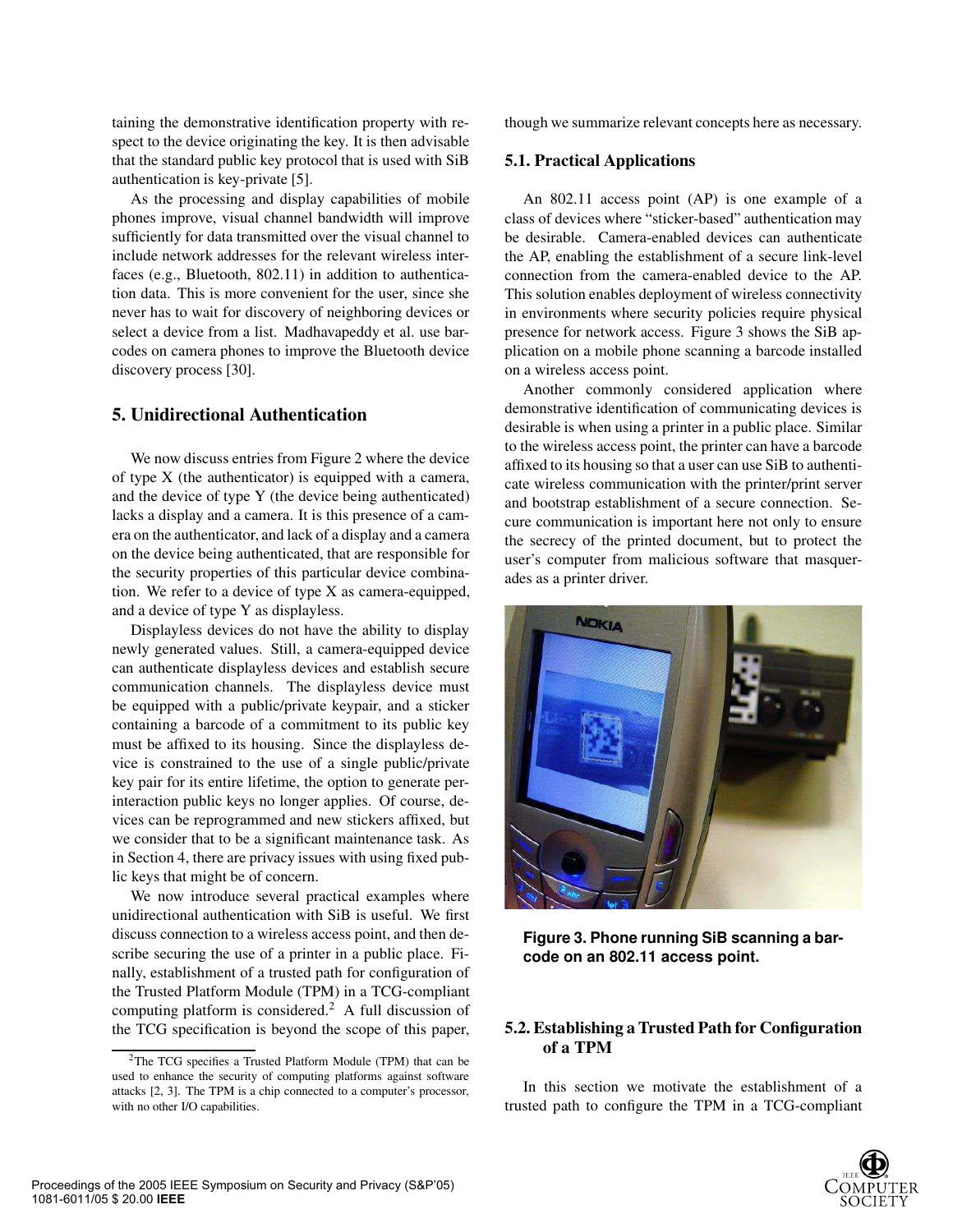computing platform and then describe how SiB can be used to establish the trusted path. Today many computing platforms are plagued by "spyware" that may capture users' actions, including keystrokes, potentially exposing sensitive information like passwords and credit card numbers [39]. So far, we have assumed that users' devices are uncompromised. In this section, we relax this assumption with respect to the software running on a TCG-compliant computing platform, and discuss ways that SiB can aid in the establishment of a *trusted path* to configure a TPM.

One challenge in designing systems which incorporate a TPM is how a user can communicate securely with the TPM; the user has only a keyboard and display to communicate with the TPM, with untrusted operating system and window manager software in between. A TPM is configured—typically by a user or vendor—with a secret, the Owner Authorization Data (OAD), which can be used to exercise control over the TPM. A malicious party that captures the OAD (using, e.g., spyware) can change the OAD, delete (and in some instances change) application secrets in secure storage, and disable or enable TPM features at undesirable times. Unfortunately, in a TCGcompliant computing platform, if certain TPM features are disabled, a user has no way of knowing if malicious software is running and, e.g., logging all keystrokes. This is a serious problem if the user types the OAD while trying to configure the TPM—the malicious software has just captured the OAD.

Thus, it is undesirable to use the keyboard and display of a computing platform to configure the TPM for fear of malicious software running on the computing platform that can steal the OAD. In the remainder of this section, we show how authentication achievable with SiB enables the user to use her camera phone to send commands to the TPM, achieving secrecy so that a malicious application is unable to capture the OAD even if it has subverted the keyboard and display.

We propose the use of a camera phone to securely configure the TPM, where the user enters the OAD *only* on the camera phone. The TCG specifies that each TPM come equipped with a public / private *endorsement* keypair. The public endorsement key is used for encrypting commands to the TPM, and the private endorsement key is used exclusively for their decryption (it is never used to, e.g., compute a digital signature). Using SiB, the camera phone can authenticate a TPM's public endorsement key, and bootstrap secure communication with the TPM through which the user can enter the OAD and reconfigure the TPM as desired.

To enable TPM reconfiguration from a camera phone, a sticker must be installed on the case of the computing platform which contains either a barcode encoding a commitment to the public endorsement key, or several barcodes encoding the entire public endorsement key. In the case of a commitment, the full endorsement key can be obtained from the computing platform in an authenticated way analogous to the wireless access point example earlier in this section.

Note that an attacker with direct access to the computing platform can subvert the TPM by physical means. Thus, the use of SiB enhances security under the assumption of software-only attacks, which represent the majority of threats, and requires an attacker to have physical access to the computing platform, ruling out all remote attacks.

# **6. Screen Ownership and Application Integrity**

In this section we consider the problem where a user wants assurance that what she sees on the screen of a TCG-compliant computing platform (e.g., a workstation or laptop) is really the content displayed by a particular application, and that this application is the same one used, e.g., last week—we want to determine that this application *owns* the screen. We propose to use SiB in conjunction with a TCG-compliant computing platform (hereafter: computing platform) to assist in determining whether the content displayed on a computing platform's screen truly originates from a particular application. In the context of TCG, SiB helps the user establish trust in the trusted computing platform in front of her. Our solution prevents a malicious application from impersonating a legitimate application on the computing platform. For example, the computing platform may have a virus that tries to spoof a legitimate control panel application to get the user to enter her password.

The TCG specifies that the TPM has Platform Configuration Registers (PCRs) that a properly instrumented operating system *extends* with hash values computed over all software that is loaded for execution [45]. The purpose of the PCRs is to enable the TPM to digitally sign attestations that a particular software configuration has been loaded. The OS must also store *history information* that provides additional information about a computing platform's configuration (code or relevant computing platform-specific information that has been reported to a computing platform's TPM) to a requesting entity referred to as a *challenger*. This *history information* is managed by the Trusted Platform Support Service (TSS), generally a piece of the OS, that need not be trusted because the *history information* can be validated using the PCR values. We leverage these properties of a TCG-compliant computing platform to demonstrate screen ownership with SiB.

We include a brief note on terminology. The TPM is

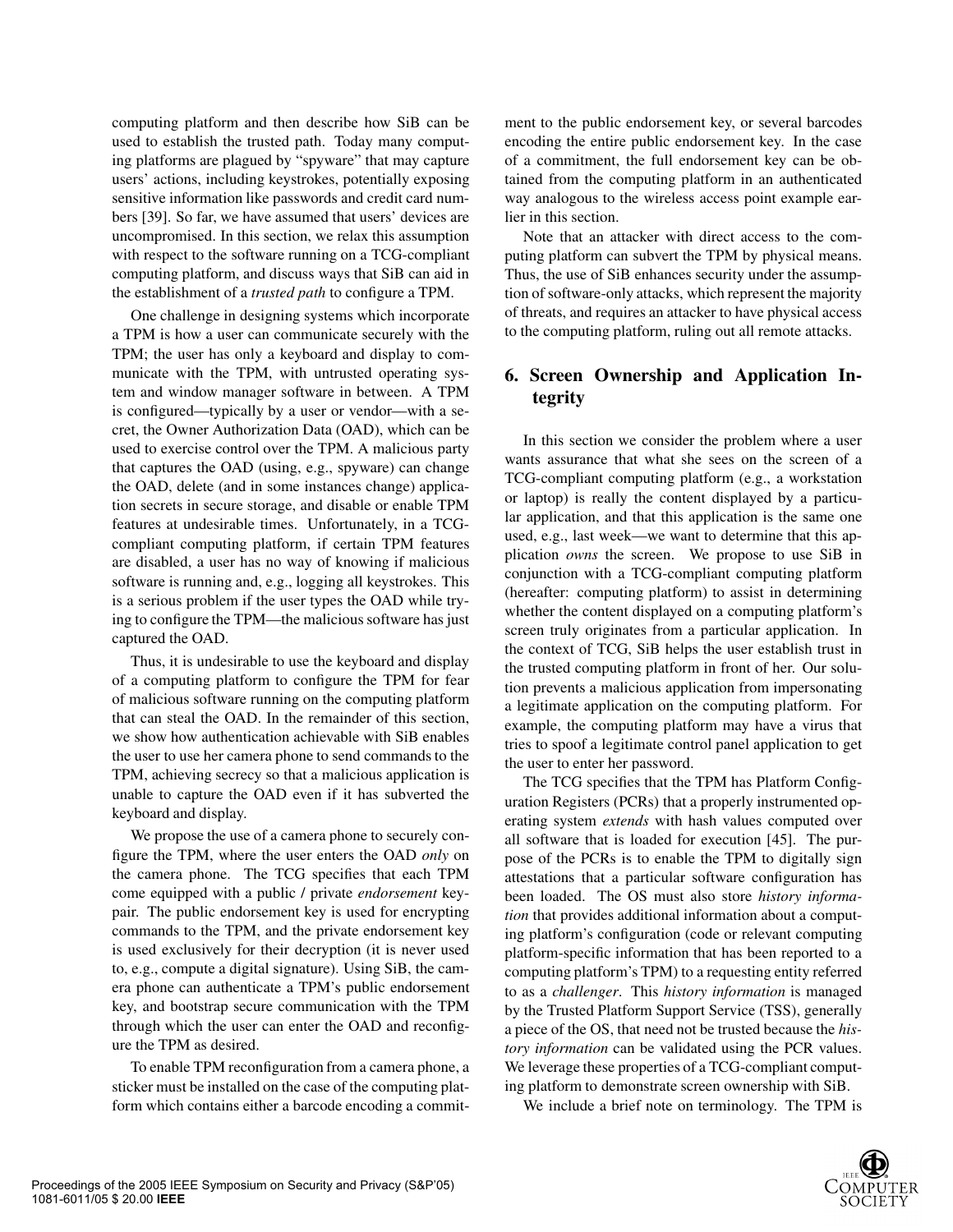a passive component, so application-level commands do not actually get sent to the TPM—they are interpreted by a piece of trusted software that can be attested to, usually a module in the operating system, which is distinct from the TSS. This trusted software translates the applicationlevel commands into TPM hardware instructions. Subsequently, when we say the user sends a command "to the TPM," we mean that it is sent to this special OS module, and, if necessary, the TPM can be used in an attestation that the OS module has not been modified. A TCG-compliant computing platform requires OS support as well as a physical TPM, and we refer the interested reader to [3] for more information.

## **6.1. Windowing System Requirements**

Several prerequisites must be met to verify that the desired application actually owns the screen. The operating system and the windowing system (i.e., the window manager) must be designed such that they can enforce the condition that the desired application's window can be put into an "always-on-top" mode. The application must be notified by the windowing system that it is in this mode, and the application must be subsequently notified if the windowing system takes the application out of the "always-on-top" mode before being requested to do so by the application. In today's popular windowing systems, notification events of this nature may be dropped if the system is under heavy load. It is imperative for the security of this verification protocol that these notification events are guaranteed to arrive.

The window manager must be able to prevent other applications from reading the contents of the screen where the user's desired application is "always-on-top." This includes such cases as taking screenshots and copy-andpaste operations. All pixels displayed by the user's desired application when it is in "always-on-top" mode must be inaccessible by any other application. Shapiro et al. have taken a step towards achieving the necessary properties with the EROS trusted window system [40].

We achieve through demonstration of screen ownership the property that the integrity of a particular application can be verified. For example, we can verify that the current application is, e.g., the same application we were using last week. This is different from the property of confirming that the current application is, e.g., precisely the application purchased from a particular software vendor. The techniques described below can easily be extended to achieve such a property, however, additional vendorspecific configuration is necessary on the user's camera phone.

In this approach, the user's application need not be certified. The spirit of operation is similar to that of a common SSH session—upon first connection keys are exchanged under the assumption that an attack is highly unlikely. If this assumption holds, then all subsequent connections are secure.

# **6.2. Initial Configuration**

We now describe the basic operation of SiB on a TCG-compliant computing platform in two parts—the initial configuration, and subsequent verifications. We omit many details for brevity (again, we refer the interested reader to the relevant chapters of [3]).

We explain the initial configuration under the assumption that there are no software attacks in progress on the computing platform being configured. SiB does not require the wireless network to be secure. We assume the user has already established a secure channel to the TPM via Bluetooth, as Section 5.2 explains. The user then elects to measure an initial configuration of the on-top application on the computing platform by selecting the appropriate menu item on her mobile phone. Upon reception of the command to measure an initial configuration of the active application in the TPM-controlling piece of the OS, the following occurs:

- 1. The window manager temporarily locks out other applications, and ensures that the active application remains "always-on-top" for the duration of the protocol. The "always-on-top" mode must meet the requirements detailed in Section 6.1. This is to ensure that the user is not confused concerning the application with which she is interacting.
- 2. The TPM allocates a new secure key object and generates a new public / private signing key-pair  $(K_{verify}, K_{verify}^{-1})$  to be used in subsequent verifications of the active application. This key is "wrapped" by the TPM and bound to the current values of the PCR registers for the OS, window manager, and active application [45]. The appropriate *history information* from the TSS must also be collected.
- 3. The application being configured for future verification uses SiB to generate and display a barcode commitment to the public  $K_{verify}$ . The public key is sent to the user's mobile phone, along with appropriate *validation* data (digitally signed with the new  $K_{\text{verify}}^{-1}$ ) constructed from the current values of the PCR registers and the relevant *history information*. Meta-data should also be sent to the user's mobile phone such that the user can easily select the correct application for performing subsequent verifications. The user authenticates the public key using the

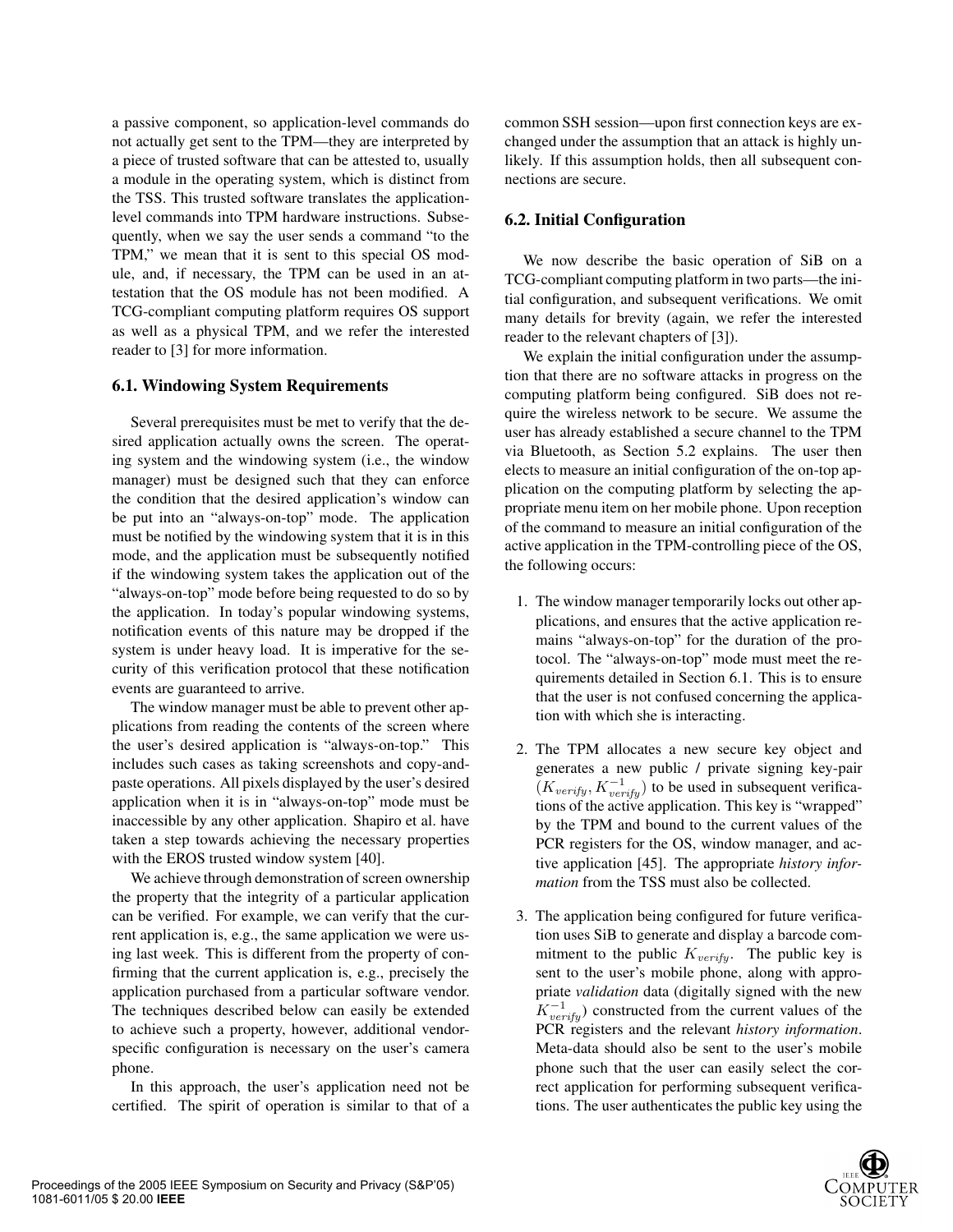barcode displayed onscreen with SiB, i.e., by photographing the barcode with her camera phone as in Section 5.

## **6.3. Subsequent Verification**

We leverage the ability of the TPM to conditionally allow the use of a wrapped key [3]. The condition is that the appropriate PCR registers contain the same values that they did upon initial configuration. That is, the same operating system, window manager, and application are running now that were running during initial configuration. The details of this key release procedure involve TCGspecific OS capabilities for handling the *history information* in response to *challenges*, which we omit here.

To verify an application, the user selects verification of the appropriate entry from a list of applications on her mobile phone (an entry is added to this list during each initial configuration, we omit the details for brevity). The verification then proceeds as follows:

- 1. The phone generates a cryptographically secure nonce, nonce, and sends it via Bluetooth to the desired application running on the computing platform. This nonce serves as a cryptographic challenge to the computing platform; it need not be kept secret.
- 2. We assume the nonce reaches some application. To successfully complete this protocol, that application must then sign the nonce using  $K_{verify}^{-1}$ . Since the TCG-compliant OS knows the state of the computing platform, only the correct application will meet the requirements for the TPM to perform the signature (the appropriate PCR registers for the specified application, window manager, and OS contain the values recorded during the initial configuration).
- 3. If the correct values are present, the TCG-compliant OS will then grant the application the privilege to use the private verification key  $K_{verify}^{-1}$ .
- 4. The TPM will then sign the challenge using the private verification key on behalf of the application:  $\sigma \leftarrow Sign_{K_{verify}^{-1}}(none).$
- 5. The application encodes  $\sigma$  in one or more barcodes and displays those on the screen. Since the computing platform's windowing system meets the requirements in Section 6.1, a malicious application running on the computing platform will never be able to read these barcodes.
- 6. The user uses the SiB component of the application on her camera phone to capture this signature and

verify it with  $K_{verify}$  as obtained in the initial configuration:  $Verify_{K_{\text{verify}}}(none, \sigma)$ .

7. If the signature verifies, the user has assurance that the application displayed on the screen of her computing platform is precisely the same application that was active when she performed the initial configuration.

Note that malicious software executing on the computing platform being verified may be able to capture the challenge, but it cannot access the TPM-protected private key  $K_{verify}^{-1}$  necessary to compute a valid signature. Upon execution of the malicious software, the PCR values on the computing platform change, eliminating the ability to access  $K_{verify}^{-1}$ . It is even possible to protect against vulnerabilities (e.g., buffer overflows) in the application itself. Sailer et al. detail an integrity measurement architecture that provides such properties [38].

If either of the user's mobile phone or computing platform is not equipped with a Bluetooth interface, we can still achieve strong security properties at the expense of convenience for the user. The role of Bluetooth in the protocol is to deliver the cryptographic challenge to the TPM. Without Bluetooth, the user must type the challenge—or input it in some other way, such as with a camera attached to the computer—displayed on her phone into the application on her computer that currently owns the screen. The verification protocol then proceeds as before from step 2.

# **7. Presence Confirmation**

A display-only device (display-equipped and cameraless) is unable to strongly authenticate other devices using SiB. Equipped with no camera, it makes no difference whether the entity the cameraless device wants to authenticate has a display, or makes use of a barcode sticker—the cameraless device cannot "see" them. However, displayonly devices can obtain a property we refer to as *presence* (see Figure 2). That is, it can confirm the presence of some other device in line-of-sight with its display.

To detect the presence of a nearby device, the displayonly device generates a key  $K$  for a message authentication code (MAC), encodes it in a barcode, and displays that barcode, noting the time when it was first displayed. Any nearby devices that are able to see the display and capture the barcode can send data to the display along with a MAC computed over that data,  ${data, MAC(K, data)} \rightarrow display - only device.$ 

When the data and MAC arrive over the wireless channel, the display-only device knows that some device has been in line-of-sight during the time since  $K$  was first displayed. We emphasize that this *presence* property is quite

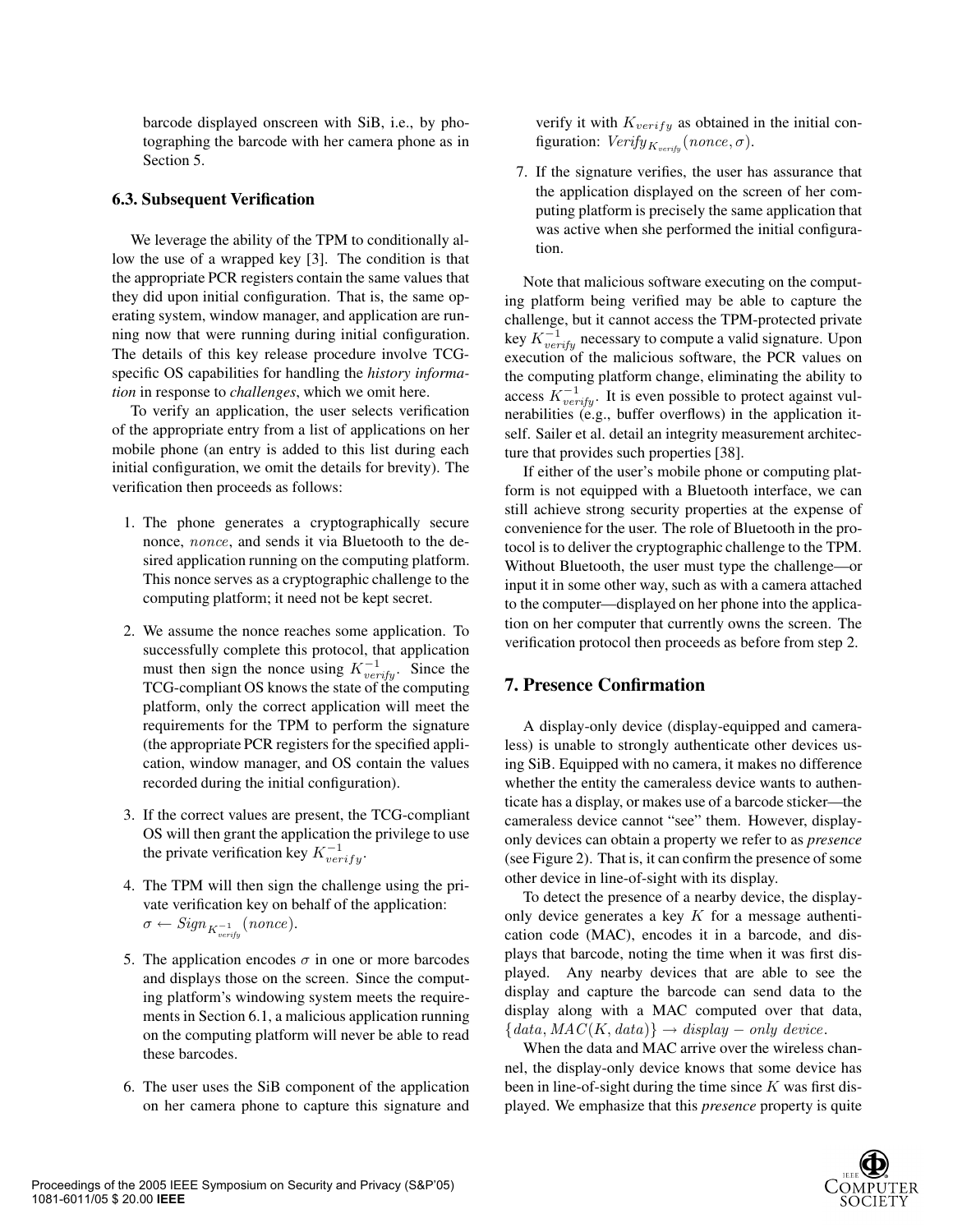weak—the display-only device has no way of knowing how many devices can see its display, or whether the radio signal is from the same device that is in line-of-sight with its display. It can only verify the MAC it receives with the data over the wireless channel, and it can measure the delay between displaying the barcode and receiving the MAC on the wireless channel.

Despite the weakness of the presence property, there are still practical applications for devices capable of determining presence. For instance, the presence property is useful in the context of a smart home. It can restrict remote control access on a television to users in the same room. In general, it can serve to limit authority to control a device to users located in view of that device.

Consider the establishment of a security context between a TV and a DVD player to secure wireless communication between the two. The user can use SiB to strongly authenticate the DVD player to her phone through a barcode attached to the DVD player's housing. She can then demonstrate the DVD player's presence to the TV by sending it the public key of the DVD player, along with a MAC over the DVD player's public key,  $\{K_{DVD}, MAC(K, K_{DVD})\} \rightarrow TV$ .

The TV is then configured to establish a secure, authenticated connection to the DVD player whenever the user selects DVD player as the input source on the TV. Taken one step further, the TV can add the DVD player to its list of trusted devices, such that the TV will automatically accept input from the DVD player whenever the user inserts a DVD.

# **8. Implementation Details**

#### **8.1. Series 60 Phone Application**

We built SiB in C++ such that it will run on mobile phones running Symbian OS versions 6.1 and 7.0s with the Nokia Series 60 User Interface. The size of the Symbian Installation System (SIS) file [44] for SiB is only 35 kilobytes. This makes deployment feasible over even the most constrained channels, such as GPRS [37].

The Nokia 6600 and 6620 served as our development platforms. The barcode format and image processing algorithm in our system is adapted from that of Rohs and Gfeller [34]. The data contained in the barcodes for SiB is augmented with Reed-Solomon error correcting codes to provide better performance in the presence of errors in the image processing [33]. We ported Karn's implementation of Reed-Solomon codes to Symbian OS [22].

In its current state, we use the SHA-1 cryptographic hash function for all hashing operations [21]. All wireless communication occurs via Bluetooth [17]. To enable users to perform a key exchange between two camera phones, we implemented ephemeral Diffie-Hellman key exchange to establish a shared secret between the two devices [12], as discussed in Section 4. This shared secret can be used to establish an authenticated channel over the wireless data link between the two devices, over which any desired information can be exchanged.

Since the Reed-Solomon codes embedded in the barcode indicate whether a processed code is valid or invalid, and our application constantly decodes any barcodes in the current camera scene, it is not strictly necessary for the user to press a "shutter" button for the camera. Our implementation is configurable so that the user may elect whether she wishes to press a shutter button. When the shutter button is disabled, the first valid image processed can be used automatically. However, if the user is in an environment where there are many barcodes, recognition of the incorrect barcode will cause the SiB protocol to abort. For particularly cautious users, who may be concerned that automatic shutter control could cause the camera to capture a barcode displayed by a malicious party on another medium before the user aims the camera at the desired barcode, manual control of the shutter is possible.

Figure 4 contains a photograph of SiB in action. Alice's Nokia 6620 (background), is displaying a barcode, while Bob's Nokia 6620 (foreground) is successfully decoding the data encoded in Alice's phone's barcode. In bidirectional authentication with SiB, Alice and Bob would then switch roles. Bob's phone would display a barcode, and Alice's phone would decode it. Figure 5 contains screen shots of the SiB application. In Figure 5(a), the user is being prompted to select the desired Bluetooth device for the key exchange. We emphasize that device selection is for convenient establishment of the wireless channel only, and is not a factor in the security of SiB. Madhavapeddy et al. detail the encoding of Bluetooth network addresses as barcodes displayed on mobile phones to eliminate the Bluetooth discovery process [30]. Implementation of SiB using a barcode with sufficient bandwidth to encode a Bluetooth network address and a cryptographically secure hash value can eliminate the manual device selection process. Figure 5(b) shows the display of one phone when it has successfully recognized the barcode displayed on the screen of another phone.

#### **8.2. Barcode Reading Performance**

In this section we evaluate the performance of our SiB application on the Nokia 6600. We consider the length of time required for SiB to mutually authenticate two mobile phones and perform a Diffie-Hellman key exchange, as in Section 4. We then provide insight into the practicality of using multiple barcodes to encode a single logical item.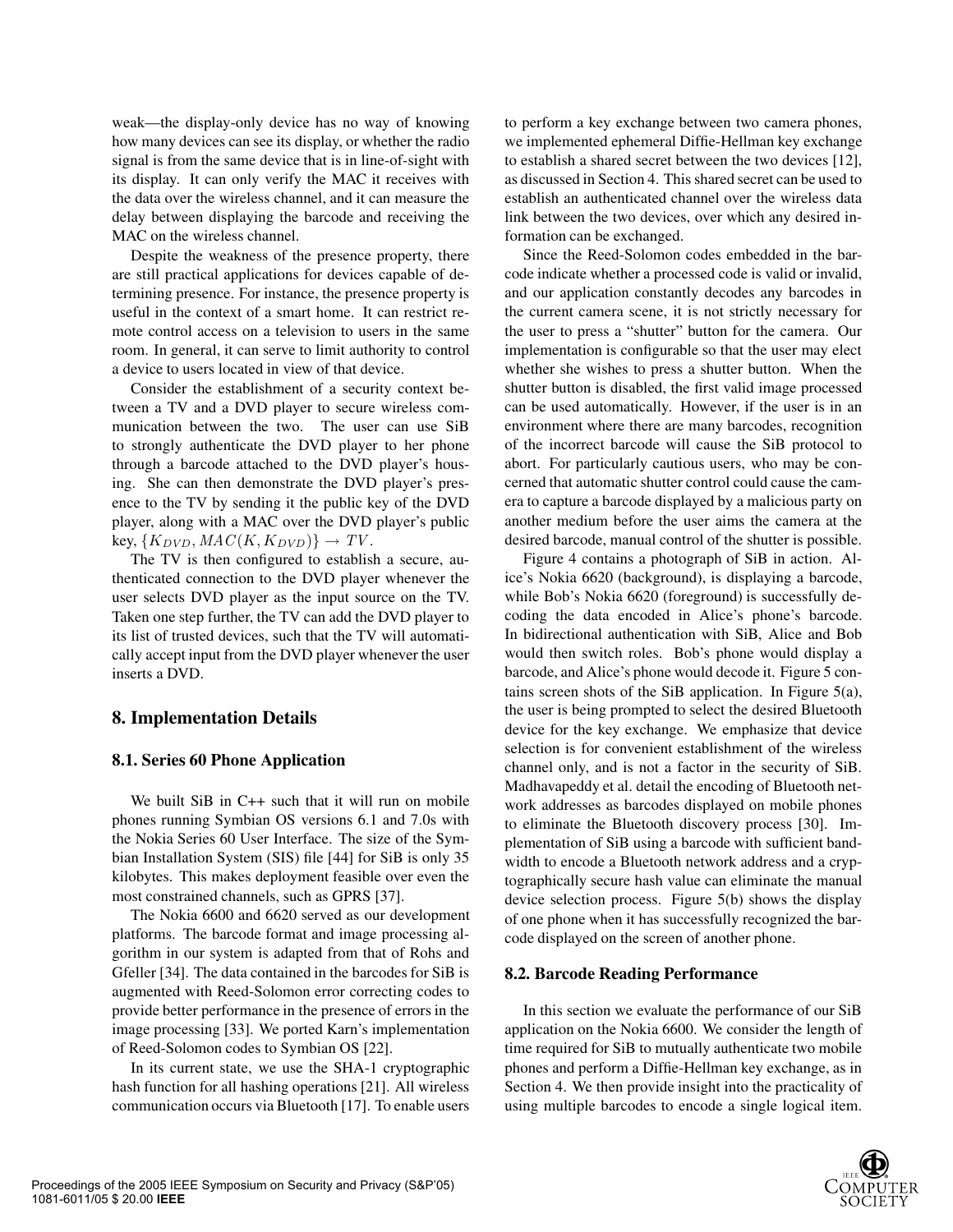

**Figure 4. SiB application on a Nokia 6620 with one phone scanning the hash-barcode on the LCD of another.**

For example, a 1024 bit RSA key would need to be encoded in 16 barcodes in our current implementation—64 bits of key and 4 bits of place-marker in each barcode.

We performed timing analysis on our implementation of bidirectional authenticated Diffie-Hellman key exchange application (see Section 4) between two Nokia 6600s. We instrumented the application to track the length of time between the establishment of the Bluetooth connection and the successful completion of the Diffie Hellman key exchange. It is reasonable to ignore Bluetooth device discovery since a commercially viable implementation should use a barcode format with sufficient bandwidth (e.g., [36, 49]) to include the Bluetooth address of the displaying device, rendering device discovery unnecessary. Over a series of 10 executions involving manual aiming of the phones, we observed the average length of time to establish a shared secret to be 8 seconds. The minimum and maximum times ranged between 6 and 10 seconds, respectively. The processing time required by SiB is roughly one second. The execution time of SiB is dominated by the users aiming their cameras at the correct barcodes.

On the Nokia 6600, SiB is able to process two to three barcode snapshots per second. We have successfully read in excess of five barcodes from a single snapshot, for a sustainable rate averaging 10 to 15 barcodes per second under ordinary office lighting conditions (see Figure 6).



(a) Device selection.



(b) Barcode recognition.

**Figure 5. Mobile phone screen shots showing the SiB application in operation. In the first screen shot, the user is being prompted to select a device with which to initiate the SiB protocol. In the second, the user sees the phone at which she is aiming her camera, with status markers indicating successful barcode recognition.**

Thus, we conclude that reading multiple barcodes for a single logical item is a viable implementation strategy.

# **9. Security Analysis**

In addition to the security of the underlying cryptographic primitives, the security of SiB is based on the assumption that an attacker is unable to perform an active attack on the visual channel, and is unable to compromise the mobile device itself. We first discuss the employed cryptographic primitives, then the security properties of various side-channels for authentication. Finally, we discuss the security properties of authentication using a visual channel.

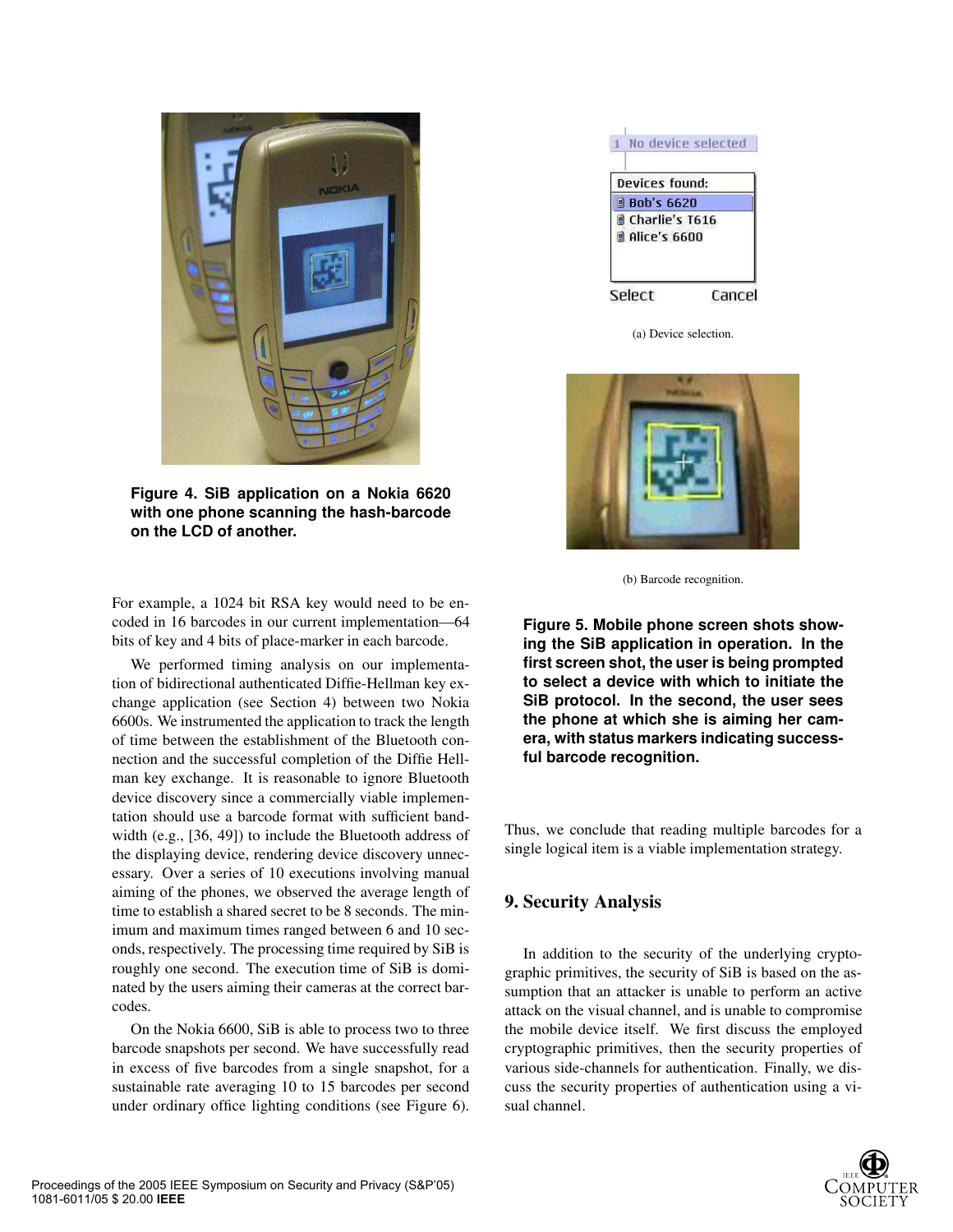

**Figure 6. Mobile phone screen shot showing the SiB application recognizing multiple barcodes displayed on an LCD screen.**

#### **9.1. Cryptography**

As implemented, each barcode in SiB has a raw bandwidth of 83 bits. 15 of these bits are dedicated to Reed-Solomon error correcting codes, leaving the application with 68 bits of hash for authentication. As discussed in Section 4, the hash transmitted in the barcode needs to be secure against active attacks, which we achieve through the properties of the visual channel. However, if an adversary can find a second pre-image of the value encoded in the barcode, then a passive attack on the barcode coupled with an active attack against the wireless network connection can be successful. As mobile phone cameras and displays increase in fidelity, the key itself can be encoded in the barcode, eliminating this dependence on a cryptographic hash function.

For a cryptographic system to be considered computationally secure today, at least  $2^{80}$  operations should be required to break it [26]. When the barcode containing a key's digest takes the form of a sticker on the side of some device, or gets displayed on a laptop or other relatively large screen, it is not a problem to use multiple barcodes to encode sufficient cryptographic material to be secure. As detailed in Section 8.2, SiB is capable of reading multiple barcodes simultaneously.

However, in phone-to-phone key establishment, there is only enough screen area to display a single barcode. Thus, the 68 bits of hash data in our key exchange prototype are potentially vulnerable to cryptanalytic or bruteforce attack. However, this vulnerability is significant only when the barcode represents a hash of a long-term public key. We propose two methods for circumventing this problem. The first simply involves the use of multiple barcodes to encode sufficiently many bits of hash, displayed in sequence. The phones can synchronize the displaying and reading via Bluetooth messages so that the user is not inconvenienced by pressing buttons to iterate through multiple barcodes. While effective, this technique adds to the burden the user must face.

We propose a second technique which still achieves strong security properties through the use of Diffie-Hellman session keys. The devices participate in an ephemeral Diffie-Hellman key exchange, using SiB to authenticate their respective public contributions to the key. This session key is then used to establish an authenticated channel over which the devices may exchange all manner of data. Once the DH session-key establishment is complete, there is no advantage to finding a pre-image or second pre-image of the hash function.

Even with today's technology, computing 2<sup>67</sup> operations takes well over a few seconds, which is the length of time DH key establishment using SiB for authentication requires to execute. Once a session key is established, the attacker gains nothing even if he compromises the hash. In a commercially viable system, the barcode generator and recognition algorithm should be extended to achieve a useful data content of 80 bits or more. There are no major technical obstacles preventing this extension.

#### **9.2. Selecting an Authentication Channel**

Mutual authentication between two parties without the assistance of a trusted authority requires a channel that is secure against active attacks, such as a man-in-the-middle (MITM) attack. We analyze potential channels based on the degree to which the user's intentions are captured, and the amount of feedback that the channel provides to the user. Figure 7 contains a summary of proposed channels and their characteristics.

Activity on channels such as infrared, ultrasound, or radio is undetectable to humans without specialized equipment. Therefore, if Alice believes her device is communicating with Bob's device via infrared, the only assurance she has that it is actually doing so is through status indicators on the two devices. She cannot see infrared radiation leaving her device and entering Bob's, and she certainly cannot see an attacker's device outputting interference patterns and affecting the data stream. Similarly, in case of ultrasound and radio, Alice and Bob need to rely on status indicators of their devices, but they are not sure that Alice's device is indeed setting up a key with Bob's device. Thus, the users' intentions are not captured well, and feedback is indirect and prone to error. Using an audible signal (marked "beeps" in Table 7) for data exchange is more intuitive, but this would not work well in noisy environments and is still prone to a man-in-the-middle attack since it can be difficult for people to tell where "beeps" originate and how many devices are "beeping."

Physical contact between devices is much more intuitive for people and captures the intentions of the users—

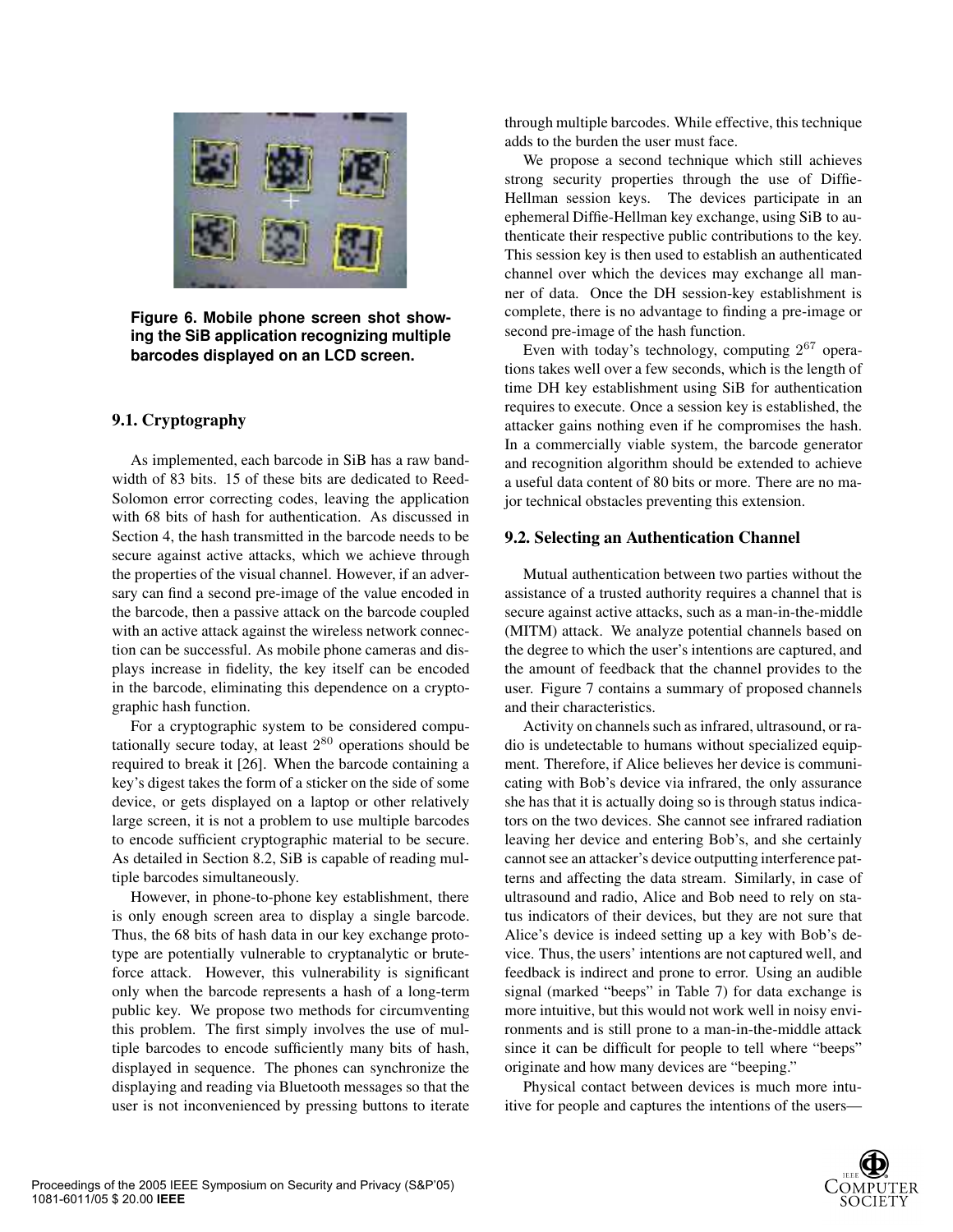|                          |             | <b>Resists</b> |            |
|--------------------------|-------------|----------------|------------|
| <b>Channel</b>           | <b>COTS</b> | <b>MITM</b>    | Convenient |
| <b>Ultrasound</b>        |             |                |            |
| Audible ("beeps")        |             |                |            |
| Radio                    |             |                |            |
| <b>Physical Contact</b>  |             |                |            |
| Wired Link               |             |                |            |
| Spoken Passwords         | N/A         |                |            |
| <b>Written Passwords</b> | N/A         |                |            |
| Visual Hash Verif.       |             |                |            |
| Infrared                 |             |                |            |
| Seeing-Is-Believing      |             |                |            |

**Figure 7. Characteristics of various channels proposed for authentication. We acknowledge that rating the convenience of a channel is subjective; however, we believe it is useful to compare various channels in this way. COTS indicates that the necessary hardware is already present in Commercial Off-The-Shelf products. Symbols: yes (), partial (**-**), no ().**

identifying the devices between which they want to establish a secure communication link [41]. Unfortunately, most current devices are not equipped with an interface for this purpose. An alternative approach is to use a wired link, for example connect both devices with a USB cable, however, this approach is not convenient to use and people would need to carry a wire with them.

Another approach is for Alice and Bob to establish a secret password, either by speaking the password aloud, or by writing passwords on paper and passing them to each other. Both Alice and Bob would then need to type in the password correctly, which the devices use to perform a secure password protocol, e.g., EKE [6]. We believe this approach is cumbersome in comparison with SiB, particularly on devices with a limited keyboard.

Finally, both devices could present a visual representation of the hash of the established Diffie-Hellman key to detect a man-in-the-middle attack [13, 16, 27, 32]. These approaches, however, are not secure unless people carefully compare the output of the visual hash function. We believe SiB has an advantage here not just in ease-of-use but because strong authentication is intrinsically linked with device identification.

#### **9.3. Attacks Against Seeing-Is-Believing**

In Section 6 we showed how to achieve screen ownership and application integrity on a TCG-compliant platform. One weakness of our approach is that it provides an instantaneous guarantee only. Once the application being verified (the user's desired application) is no longer in "always-on-top" mode, a malicious application may be able to tamper with the input or output of the desired application. This problem has been studied in the context of secure windowing systems, e.g., [40], and is dependent on window system policy. One solution is to leave the application in always-on-top mode for the duration of its use. In the context of TCG, if the user's task is sufficiently sensitive, she may only be willing to perform it when the platform is in a "dedicated trusted state," as detailed in [3].

Attackers may attempt to construct a window that obscures all of the desired application except its barcode, confusing the user into believing the malicious application allowing the legitimate barcode to show through is actually the desired application. This attack is prevented by using SiB with an application on the platform only when that application is in "always-on-top" mode.

Attackers may also attempt to read the pixels of the user's desired application, identify which pixels represent the barcode, and redisplay the legitimate barcode in a malicious application that appears legitimate to the user. To prevent this attack, the window manager must be able to prevent other applications from reading the contents of the screen where the user's desired application is "alwayson-top." This includes such cases as taking screenshots and copy-and-paste operations. All pixels displayed by the user's desired application when it is in "always-ontop" mode must be inaccessible by any other application. Shapiro et al. have taken a step towards achieving the necessary properties with the EROS trusted window system [40].

In Section 7, we discuss a presence property which requires the user to demonstrate that it can see a display. Kuhn details some attacks which enable a malicious party to read the contents of a CRT screen without actually being in line-of-sight with it. For example, a sophisticated adversary may be able to measure the electromagnetic radiation emitted by the CRT [25]. Alternatively, an adversary may be able to assemble the contents of the CRT by looking at reflected light from the CRT [24]. Defense against this form of attack is outside the scope of SiB.

An attacker can disrupt the lighting conditions around Alice and Bob in an attempt to disrupt SiB. However, changes of sufficient magnitude to impair SiB are easily observed by Alice, Bob, and any people in the vicinity, alerting them to some kind of unusual behavior. A more sophisticated, and subtle, attack is to use infrared radiation to overwhelm the  $CCD<sup>3</sup>$  in a phone's camera. If an

<sup>3</sup>Charge Coupled Devices (CCDs) are the prevalent type of image sensor used in today's digital cameras.

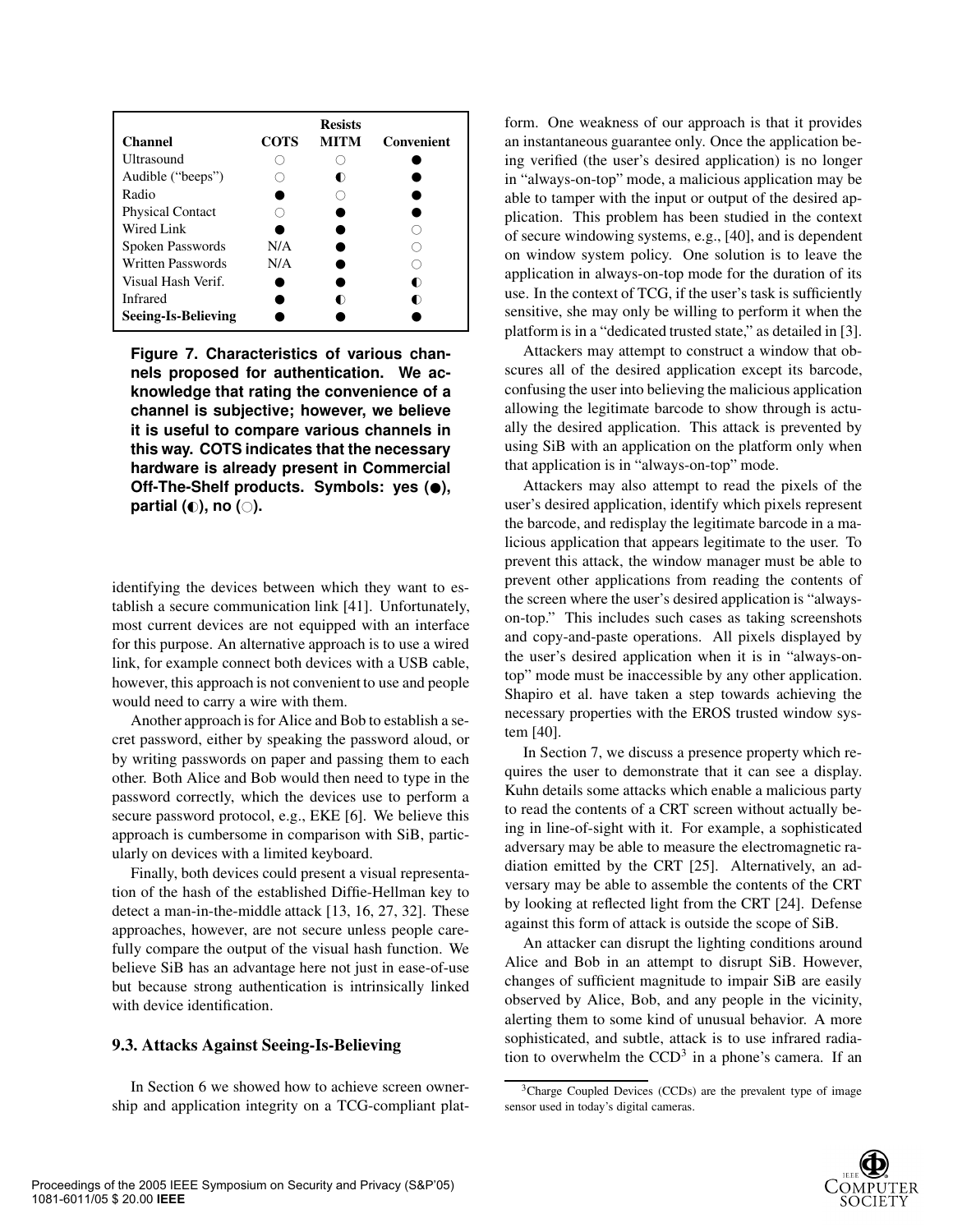attacker is able to flood an environment with sufficient infrared radiation, the CCD in a phone's camera can begin to saturate, and all attempts to take pictures will yield a picture with all pixels set at or above the intensity of the legitimate image, up to the maximum value for each pixel. Essentially, the image becomes noise. Alice will see that the image in her viewfinder is not the picture of Bob's phone that she expects, and can abort the protocol.

Even without a user monitoring the process, the electronic-warfare-esque techniques necessary to cause the CCD to output something other than the scene in front of the camera are beyond the reach of all but the most sophisticated adversaries with current technology. We are unaware of any attacks feasible today which result in anything but noise from the camera under attack.

#### **10. Conclusion**

In this paper we propose Seeing-Is-Believing, a system that uses barcodes and camera phones as a visual channel for human-verifiable authentication. This channel rules out man-in-the-middle attacks against public-key based key establishment protocols. The visual channel has the desirable property that it provides demonstrative identification of the communicating parties, providing the user assurance that her device is communicating with *that* other device. SiB enables establishment of a trusted path for configuration of the TPM in a TCG-compliant computing platform. Leveraging a TCG-compliant computing platform and SiB, one can verify the integrity of an application over multiple invocations. We have also analyzed the establishment of secure, authenticated sessions between SiB-enabled devices and devices missing either a camera, a display, or both, and found that secure communication is possible in many situations.

#### **11. Acknowledgements**

We are indebted to the following people for their insightful comments and helpful discussions: Michael Abd-El-Malek, Doug Baker, Lujo Bauer, Leendert van Dorn, Simson Garfinkel, Jason Rouse, and Jesse Walker. We would also like to thank the anonymous reviewers for their valuable suggestions.

# **References**

- [1] CoolTown. http://www.cooltown.com/, Nov. 2004.
- [2] Trusted Computing Group. http://www. trustedcomputinggroup.org/, Nov. 2004.
- [3] B. Balacheff, L. Chen, S. Pearson, D. Plaquin, and G. Proudler. *Trusted Computing Platforms – TCPA Technology in Context*. Prentice Hall, 2003.
- [4] D. Balfanz, D. Smetters, P. Stewart, and H. C. Wong. Talking to strangers: Authentication in ad-hoc wireless networks. In *Proceedings of the Symposium on Network and Distributed Systems Security (NDSS)*, Feb. 2002.
- [5] M. Bellare, A. Boldyreva, A. Desai, and D. Pointcheval. Key-privacy in public-key encryption. In *Proceedings of Advances in Cryptology (ASIACRYPT)*, 2001.
- [6] S. Bellovin and M. Merrit. Augmented encrypted key exchange: a password-based protocol secure against dictionary atttacks and password file compromise. In *Proceedings of the ACM Conference on Computer and Communications Security (CCS)*, pages 244–250, 1993.
- [7] S. M. Bellovin and M. Merrit. Encrypted key exchange: Password-based protocols secure against dictionary attacks. In *Proceedings of the IEEE Symposium on Security and Privacy*, pages 72–84, 1992.
- [8] V. Boyko, P. MacKenzie, and S. Patel. Provably secure password authentication and key exchange using Diffie-Hellman. In *Proceedings of Advances in Cryptology (EU-ROCRYPT)*, pages 156–171, 2000.
- [9] M. Burnside, D. Clarke, B. Gassend, T. Kotwal, M. Burnside, S. Devadas, and R. Rivest. The untrusted computer problem and camera-based authentication. In *Proceedings of Pervasive Computing (Pervasive)*, Aug. 2002.
- [10] F. Dawson and T. Howes. RFC2426: vCard MIME directory profile. http://www.faqs.org/rfcs/ rfc2426.html, Sept. 1998.
- [11] T. Dierks and C. Allen. RFC 2246: The TLS protocol: Version 1.0. http://www.faqs.org/rfcs/ rfc2246.html, Jan. 1999.
- [12] W. Diffie and M. E. Hellman. New directions in cryptography. *IEEE Trans. Inform. Theory*, IT-22:644–654, Nov. 1976.
- [13] S. Dohrmann and C. Ellison. Public key support for collaborative groups. In *Proceedings of the PKI Research Workshop*, Apr. 2002.
- [14] A. O. Freier, P. Karlton, and P. C. Kocher. The SSL protocol: Version 3.0. http://wp.netscape.com/eng/ ssl3/draft302.txt, Nov. 1996.
- [15] E. Gieseke and J. McLaughlin. Secure web authentication with mobile phones using keyed hash authentication. CSCI E 170 Final Project, Harvard University Extension, Jan. 2005.
- [16] I. Goldberg. Visual key fingerprint code. http://www. cs.berkeley.edu/iang/visprint.c, 1996.
- [17] J. C. Haartsen. The Bluetooth radio system. *IEEE Personal Communications Magazine*, pages 28–36, 2000.
- [18] S. R. Hanna. Configuring security parameters in small devices. draft-hanna-zeroconf-seccfg-00. txt, July 2002.
- [19] D. Harkins and D. Carrel. RFC2409: The Internet key exchange (IKE). http://www.faqs.org/rfcs/ rfc2409.html, Nov. 1998.
- [20] T. Howes and M. Smith. RFC2426: MIME content-type for directory information. http://www.faqs.org/ rfcs/rfc2425.html, Sept. 1998.